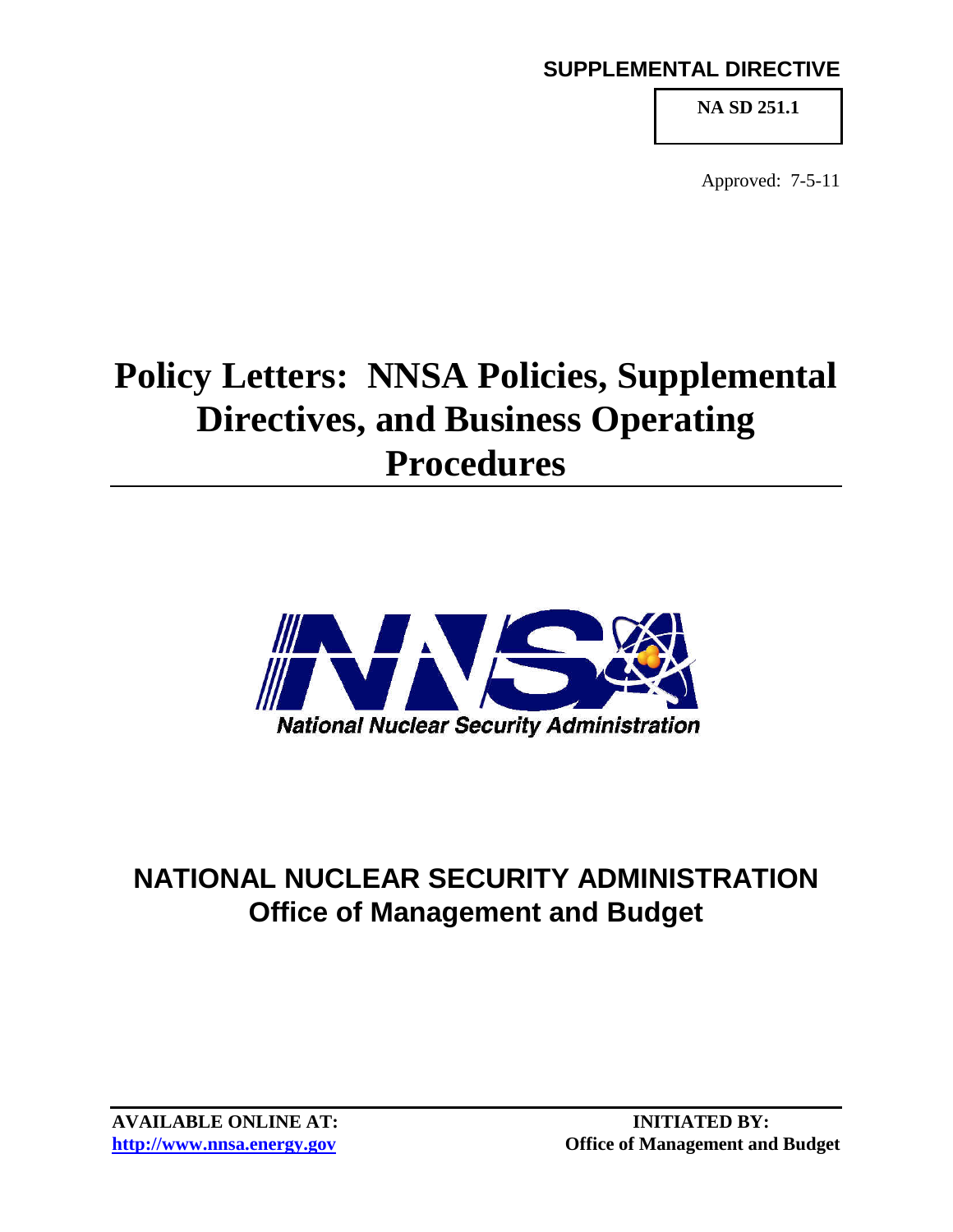**This Page Intentionally Left Blank**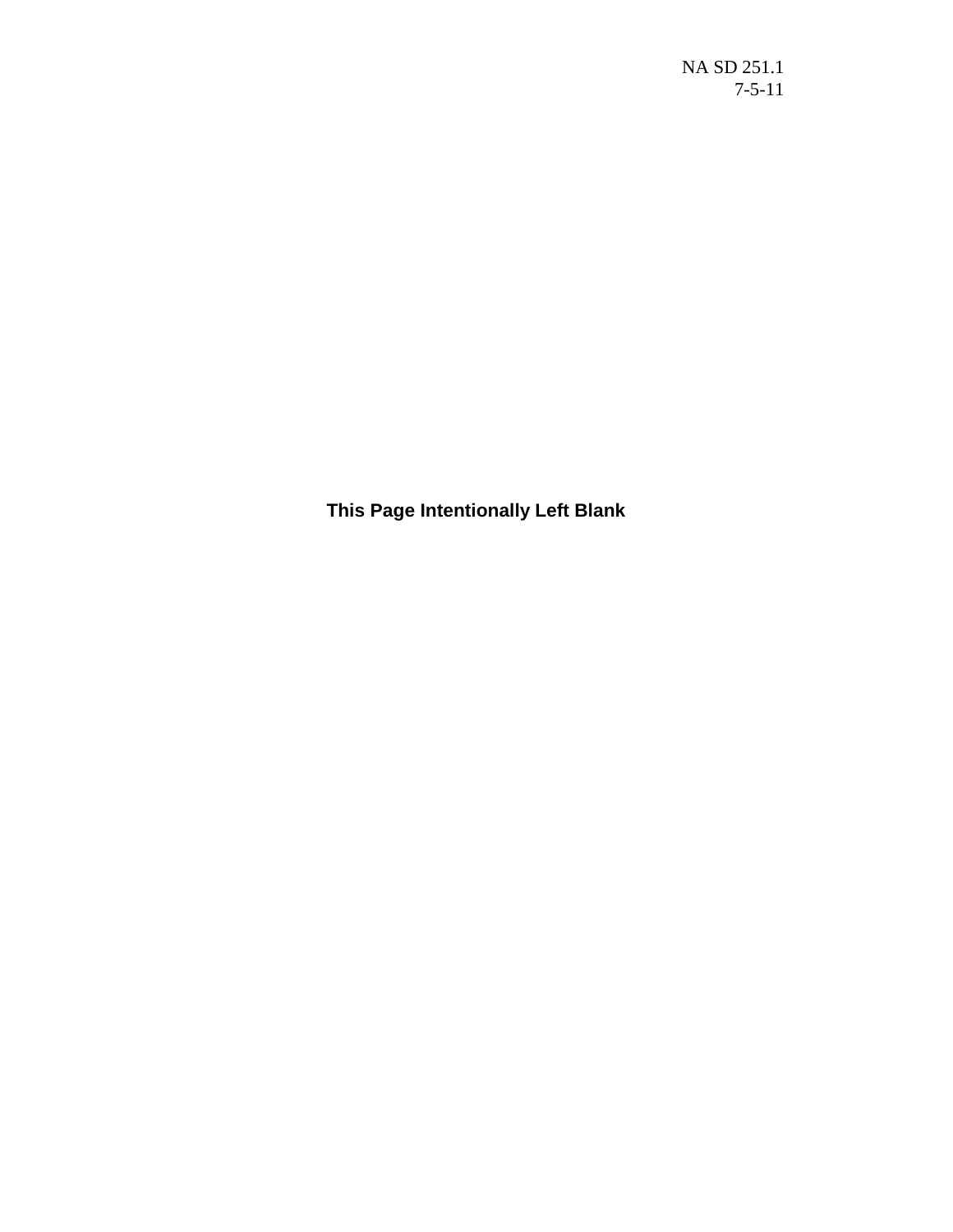#### **Policy Letters: NNSA Policies, Supplemental Directives, and Business Operating Procedures**

1. PURPOSE. This Supplemental Directive defines the formal system to set, communicate, and institutionalize policies, requirements, responsibilities, and procedures through NNSA Policy Letters in the form of NNSA Policies (NAPs) Supplemental Directives (SDs) and Business Operating Procedures (BOPs). This system of Policy Letters institutionalizes how the Administration will establish policy and provide direction and guidance to all its elements. This SD supplements Department of Energy (DOE) Order 251.1C, Departmental Directives Program.

#### 2. CANCELLATION.

- a. NAP-1, Establishment of a Policy Letter System for Managing Policy, Directives, and Business Practices within the National Nuclear Security Administration, dated May 21, 2002.
- b. NAP-18, Implementation of NNSA Pilot Program on Determination of Fiscal and Other Impacts of New or Revised Directives, dated July 13, 2006.

#### 3. APPLICABILITY.

- a. This Supplemental Directive applies to all NNSA entities, Federal or contractor, and to non-NNSA elements funding activities at sites where the Administration is the landlord.
- b. The requirements and processes in the Supplemental Directive apply to NNSA NAPs, SDs, and BOPs that apply to more than one NNSA Headquarters or field element. NNSA Headquarters and field elements are authorized to publish SDs and BOPs for use by those organizations and their contractors, provided they do not contradict, delete, or duplicate provisions in any applicable Policy, regulation, Order, Notice, or NNSA Policy Letter. Prior to issuance, NNSA Headquarters and field elements must have an approved and current process outlining the methodology for promulgating unique requirements.
- 4. BACKGROUND. The NNSA's Policy Letter system is established under the authority of Section 3212(d) of Public Law 106-65, the National Defense Authorization Act for Fiscal Year 2000, as amended. This law gives the NNSA Administrator authority to establish Administration-specific policies, unless disapproved by the Secretary. DOE Order 251.1C, *Departmental Directives Program*, authorizes Headquarters elements to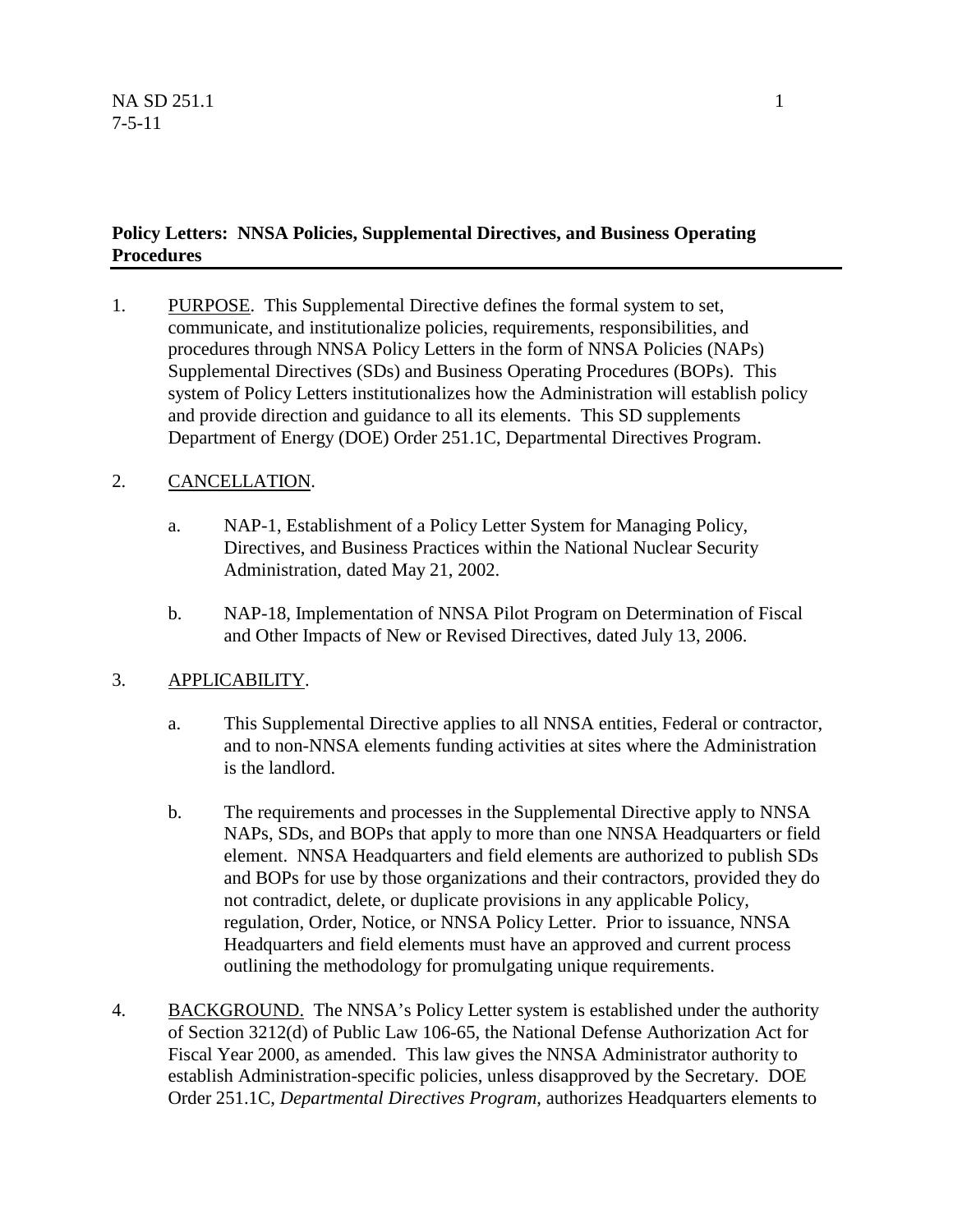publish supplemental directives for use by those organizations and their contractors, provided the supplemental directives do not contradict, delete, or duplicate provisions in any applicable Policy, regulation, Order, or Notice.

#### 5. POLICY.

- *a.* DOE Directives are the primary means to establish, communicate, and institutionalize policies, requirements, responsibilities, and procedures for multiple Departmental elements, including NNSA, and as such provide the building blocks for NNSA operations. The Department's Directives are applicable to the Administration unless an NNSA Policy Letter is provided*.*
- b. NNSA will use NAPs, SDs, and BOPs as its primary means to establish, communicate, and institutionalize policies, requirements, responsibilities, and procedures specific to NNSA elements and contractors. In NAPs, SDs, and BOPs, the NNSA Administrator may establish Administration-specific policies unless disapproved by the Secretary.
- c. When determined necessary by the Office of Business Operations (NA-MB-20), NAPs, SDs, or BOPs must have a written initial assessment of the costs and benefits (including fiscal, personnel, and other impacts) and, if necessary, a secondary, more in-depth quantitative and qualitative written analysis. These Initial Assessments and Further Evaluation Documentation will provide senior NNSA management with the necessary information to enable them to make informed decisions regarding NAPs, SDs, or BOPs that may be accompanied by onerous or unfunded burdens that exceed their assessed benefits.

#### 6. POLICY LETTERS (NAPs, SDs, and BOPs).

- a. Must be:
	- (1) Concurred in by the NNSA Management Council;
	- (2) Maintained by the Director, Office of Business Operations (NA-MB-20); and,
	- (3) Rescinded only by the person authorized to issue the NAP, SD, or BOP unless directed otherwise by the Administrator or his/her designee.
- b. NAPs, SDs, or BOPs that contain sensitive or classified information are subject to the review procedures in this policy. They must not be circulated by unsecure email, unsecure facsimile, or other unsecure means.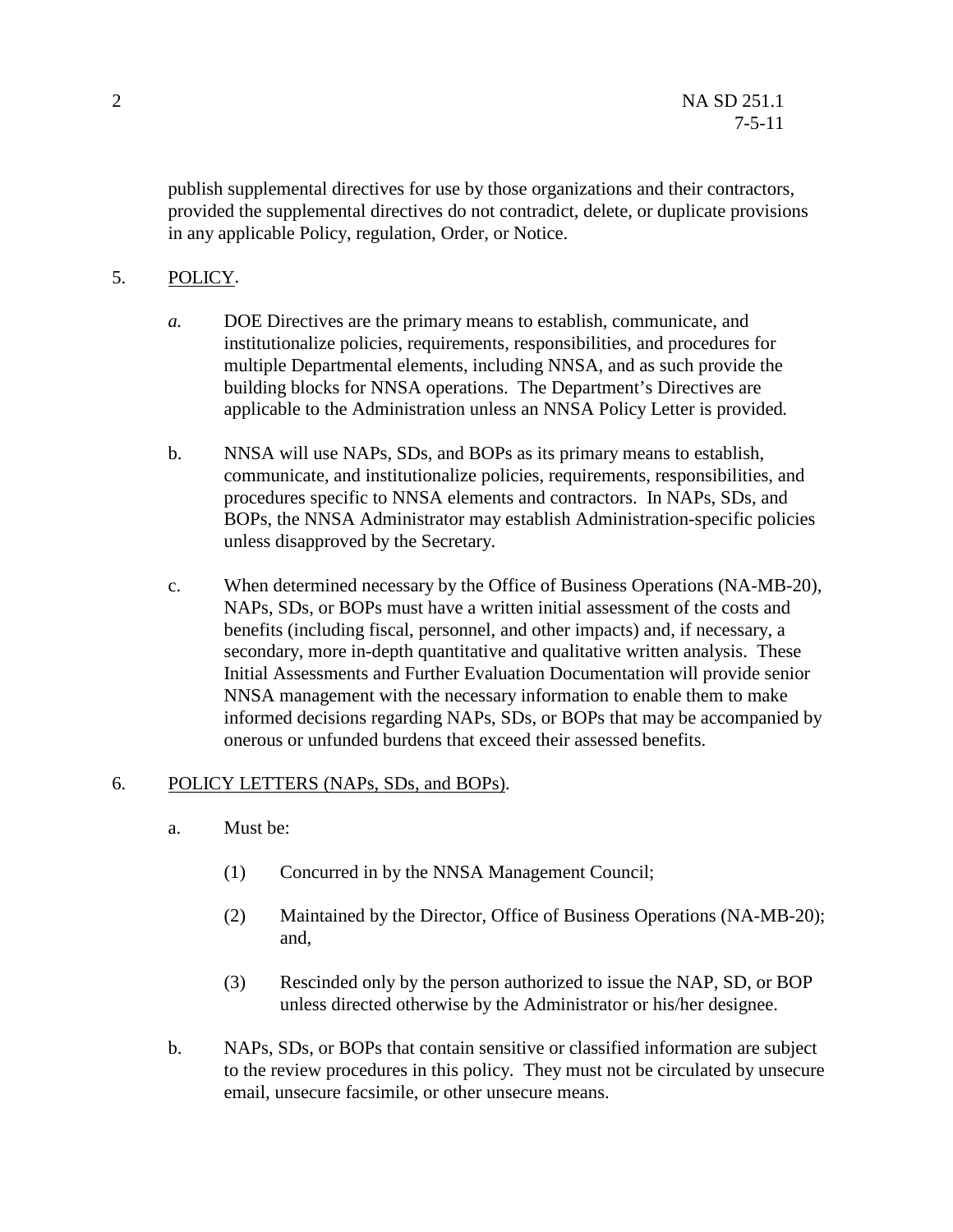- c. NAPs can apply to both Federal and contractor elements to:
	- (1) Impart policy and/or requirements unique to the Administration; or
	- (2) Provide short-term notices until more formal direction can be provided.
- d. SDs can apply to both Federal and contractor elements and are utilized, in conjunction with the Department's Directives System, to:
	- (1) Indicate how the Administration will implement a Departmental directive; and
	- (2) Implement Departmental directives in a cost efficient manner.
- e. BOPs provide procedures applicable only to NNSA Federal employees. BOPs provide a process for issuing sound business and operating procedures that are essential to efficient Federal operations.
- f. When a NAP, SD, or BOP addresses a topic covered by a Departmental directive, it will be numbered to correspond to the Departmental directive.
- g. Unless specified otherwise in an NNSA Policy Letter, Exemptions are granted by the Administrator or designee, in consultation with the originating office, and documented in a memorandum. For those directives requiring CTA concurrence, concurrence is also required prior to the granting of Exemptions.

#### 7. REQUIREMENTS.

- a. Preparation and review of NAPs, SDs, and BOPs must follow the process outlined in the Attachment to this SD.
- b. Once a NAP, SD, or BOP has been reviewed and comments addressed by the originating organization, it must be submitted to the Management Council for approval prior to obtaining the Administrator's (or designee's) signature.
- c. When determined necessary by the Office of Business Operations (NA-MB-20), the Office of Planning, Programming, Budgeting and Evaluation (NA-MB-30) shall conduct a written initial assessment of the costs and benefits (including fiscal, personnel, and other impacts) and, if necessary, a secondary, more indepth quantitative and qualitative written analysis of proposed NAPs, SDs, or BOPs.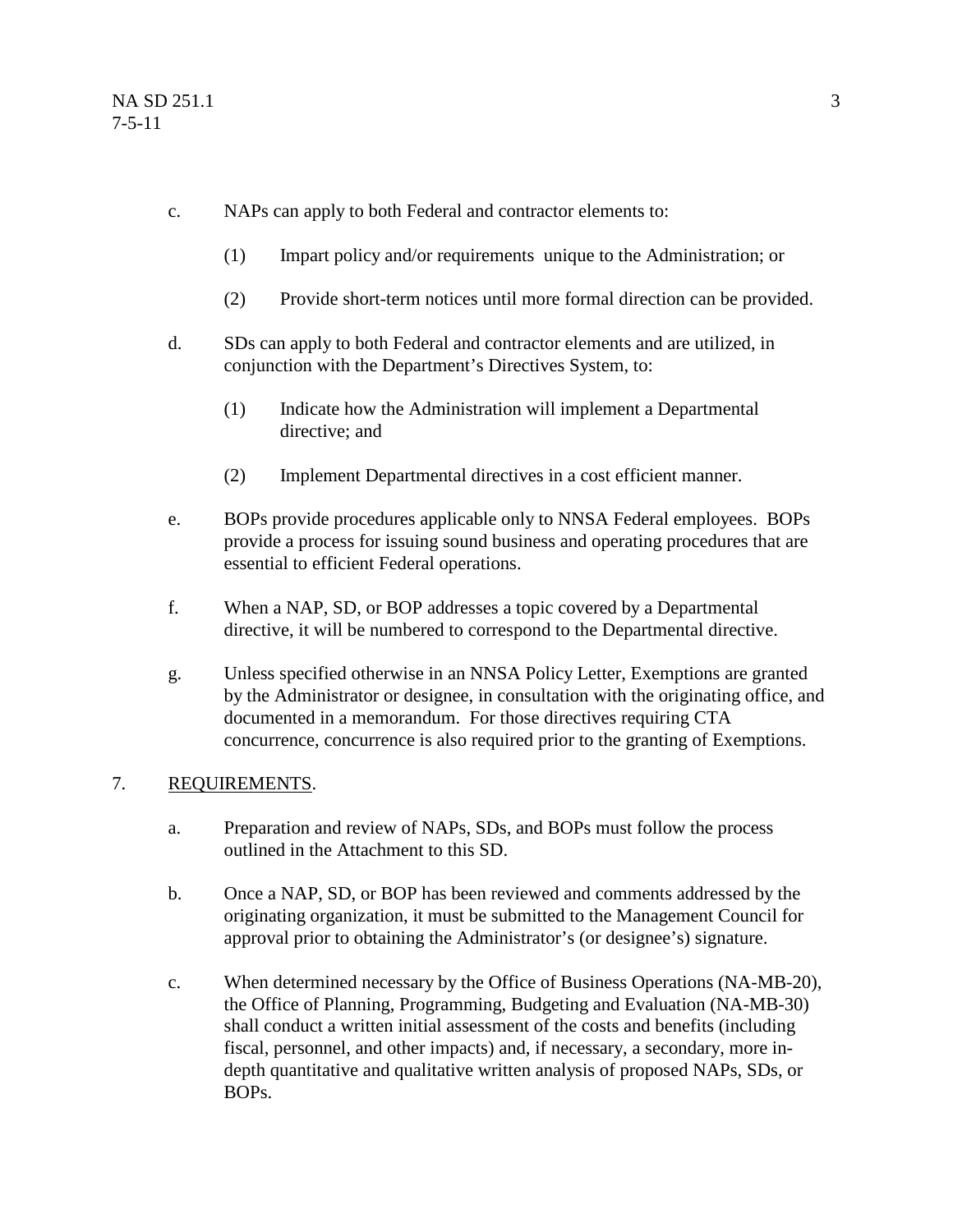- d. NNSA Federal staff shall perform the required cost/benefit analysis. NNSA management and operating contractors and other prime contractors shall provide assistance as required to complete the analysis as determined by NNSA Headquarters and or field/site management.
- e. When changes are required to a NAP, SD, or BOP, the Office of Business Operations (NA-MB-20), in conjunction with the originating organization, shall determine whether the change is administrative or non-administrative.
	- (1) Administrative changes are those that do not significantly alter requirements or responsibilities, and thus do not require a review and comment process.
	- (2) Non-administrative changes are those that significantly alter requirements or responsibilities, and thus do require a formal review and comment process.
- f. NAPs, SDs, and BOPs will be reviewed every two years by the Office of Business Operations and the originating organization to verify continuing relevance and whether any action (i.e., revision or cancellation) is necessary. The Office of Business Operations will initiate the review process.

#### 8. RESPONSIBILITIES.

- a. Administrator, NNSA.
	- (1) Approves and signs NAPs and SDs.
	- (2) Approves the cancellation of NAPs and SDs.

These responsibilities can be delegated in writing by the Administrator.

b. Principal Deputy Administrator. Determines whether costs and/or other impacts of each subject NAP or SD exceed the assessed benefits and, if so, recommends a course of action to the Administrator.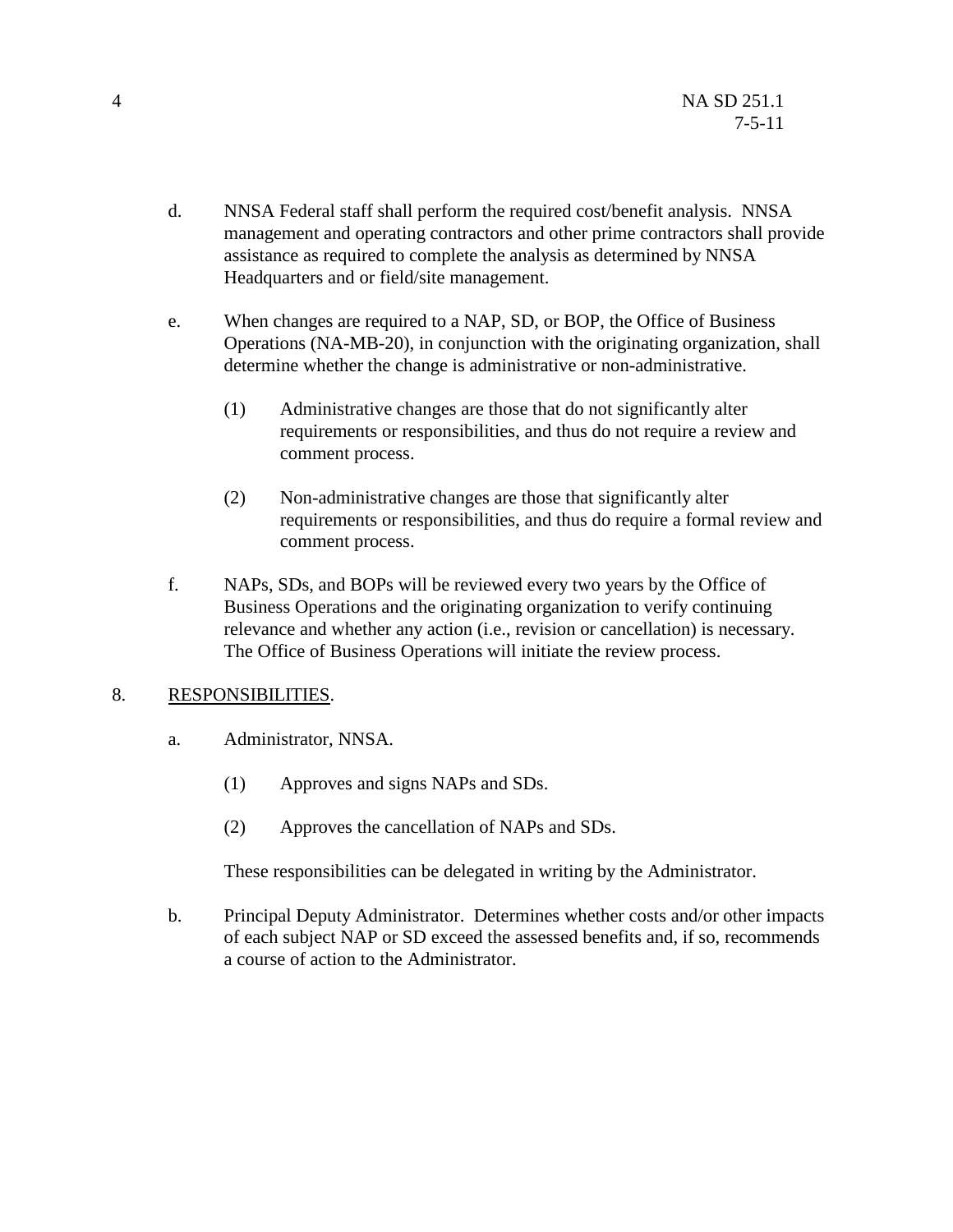- c. Management Council.
	- (1) Concurs on all NAPs, SDs, and BOPs, as well as the cancellation thereof.
	- (2) Resolves impasse issues prior to publication of a NAP, SD, or BOP.
- d. Deputy Administrators, Associate Administrators, Heads of NNSA Mission Support Offices, and Site Office Managers.
	- (1) Propose NAPs, SDs, and BOPs for their organizations.
	- (2) After concurrence by the Management Council, approve BOPs for those elements for which they are responsible.
	- (3) Reviews and comments on NAPs, SDs, or BOPs prepared by other NNSA elements.
- e. Associate Administrator for Management and Budget.
	- (1) Manages the NNSA Policy Letter System.
	- (2) Manages the review of all NAPs, SDs, and BOPs.
	- (3) Maintains the records management system for all NAPs, SDs, and BOPs.
	- (4) Serves as the NNSA DPC required by DOE Order 251.1C.
	- (5) Performs the following functions through the Office of Planning, Programming, Budget and Execution (NA-MB-30):
		- (a) When determined necessary by NA-MB-20, performs an initial estimate (the "Initial Assessment") on the impact of each proposed NAP, SD, or BOP. It will be a rough cost/benefit estimate used to determine if further analysis is required.
		- (b) For NAPs, SDs, or BOPs identified as having the potential for significant impact; and, when requested by Office of Business Operations (NA-MB-20), provides a more precise cost/benefit analysis (the "Further Evaluation Documentation") of the fiscal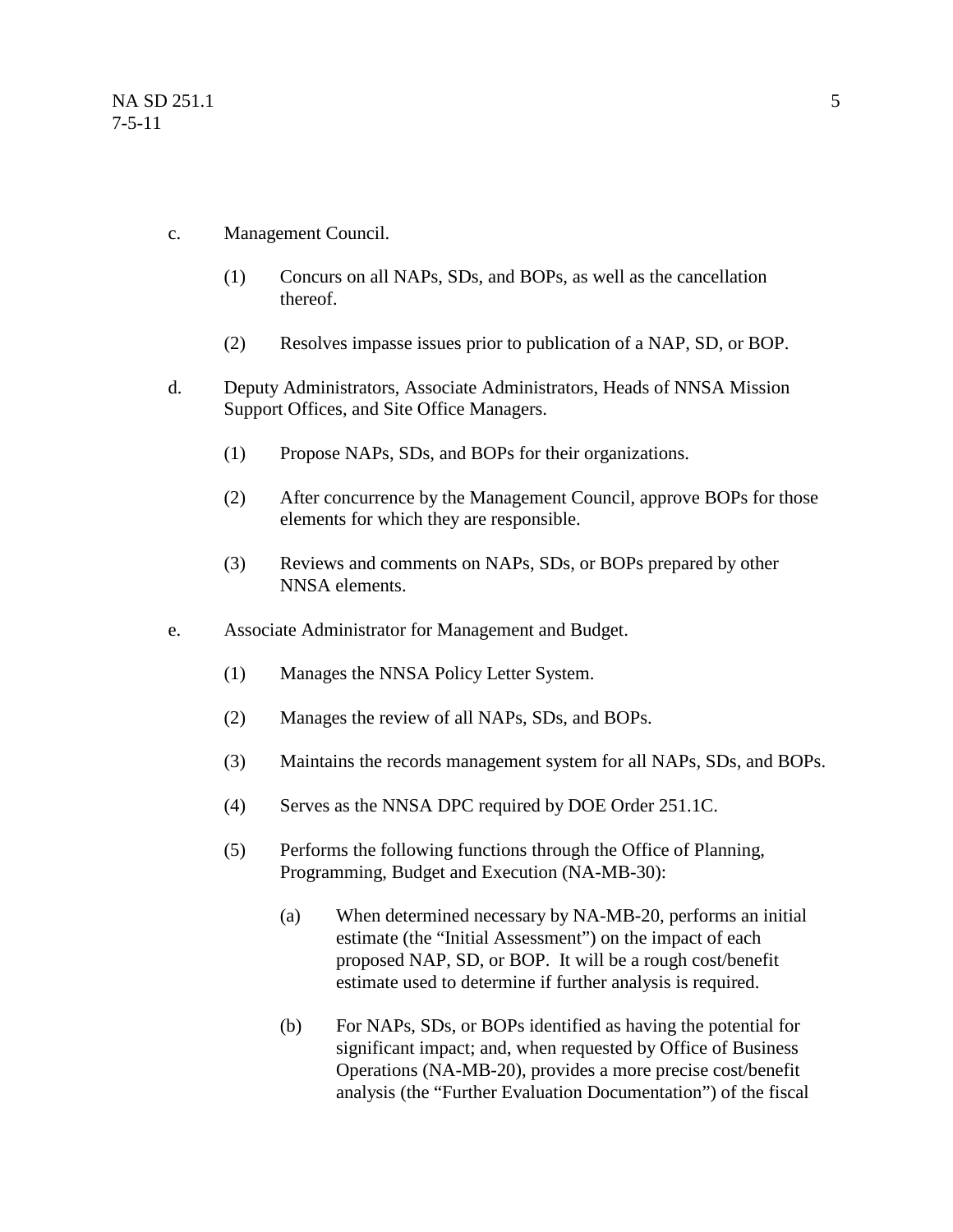and/or other impacts, both quantitative and qualitative.

- Develops and maintains documented methodologies for both the  $(c)$ Initial Assessment and Further Evaluation Documentation.
- 9. CONTACT. Office of Management and Budget, Office of Business Operations, at 202-586-3857.

BY ORDER OF THE ADMINISTRATOR:

6

P D'Agostine

Thomas P. D'Agostino Administrator

**Attachment: Policy Letter Process**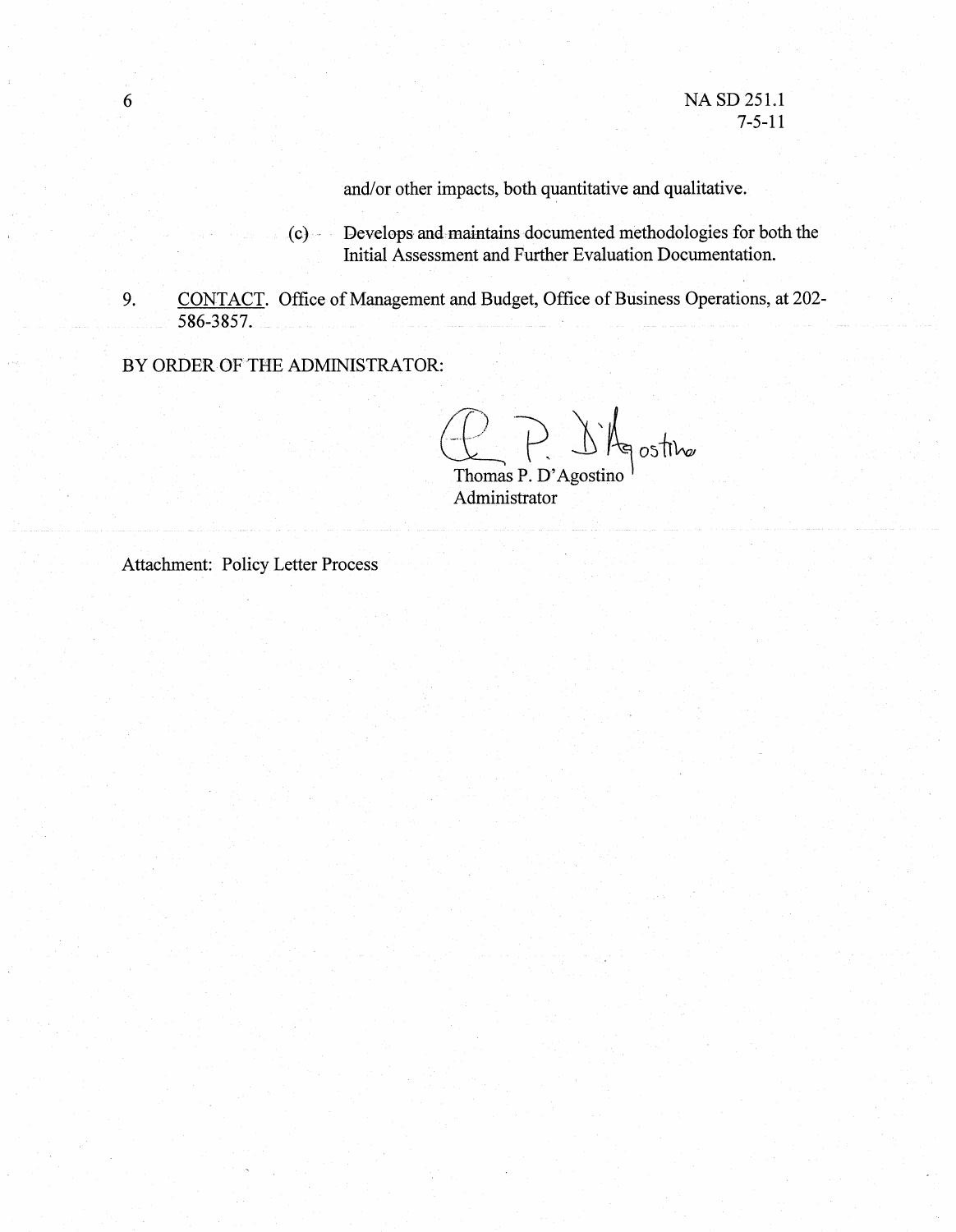#### **Attachment to "NNSA Policy Letter Review Process" Detailed Instructions for NNSA Policy Letter Process**

- 1. Step 1: *Submit draft NAP, SD, or BOP to the Office of Business Operations (NA-MB-20).* To initiate a review, the document should be sent electronically (e-mail) to the "NNSA Policy Letters" mailbox. The transmission should include the following:
	- a. A cover memo requesting Headquarters and Field review of a NAP, SD, or BOP that:
		- i. Briefly outlines the background of the action; identifies what problem this action solves (address statutory or other drivers, the benefits the action will bring to NNSA, and the consequences of disapproval);
		- ii. Identifies any known significant costs associated with the action;
		- iii. Discusses how the Administration compares with other Federal agencies in this area; and,
		- iv. Lists the organizations and individuals that have been involved in its development and clearance.
	- b. The draft NAP, SD, or BOP should be in final form, including appropriate attachments, appendices, etc. Every NAP, SD, or BOP that specifies a procedure or process should include a flow chart of that process and identify the resource requirements (financial and manpower).
	- c. Approval by the Deputy/Associate Administrator.
- 2. Step 2: *NA-MB-20 Reviews for Completeness.* Upon receipt, NA-MB-20 shall ensure that all the items delineated in Step 1 (above) are included with the request and assign a tracking number to the NAP, SD, or BOP. The number will be sequential and have an annotation if there is an associated DOE Directive. If any information is missing, NA-MB-20 will return the package to the originator.
- 3. Step 3: *NA-MB-20 Places Draft NAP, SD, or BOP in Program and Field Review.* NA-MB-20 will electronically circulate for review, the NAP, SD, or BOP and any necessary explanatory information, to designated Points-of-Contact (POC) for each organizational element within NNSA Headquarters and the Field. Distribution will include NA-MB-30 for Initial Assessment and possible Further Documentation Evaluation. A due date for responses will be set by NA-MB-20.
- 4. Step 4: *Program and Field Elements Review and Provide NA-MB-20 with Comments.*  Comments will be accepted electronically (email to the "NNSA Policy Letters" mailbox) from the designated Headquarters and Field POCs to NA-MB-20. NA-MB-20 will provide an information copy of the comments electronically to the originator as they are received.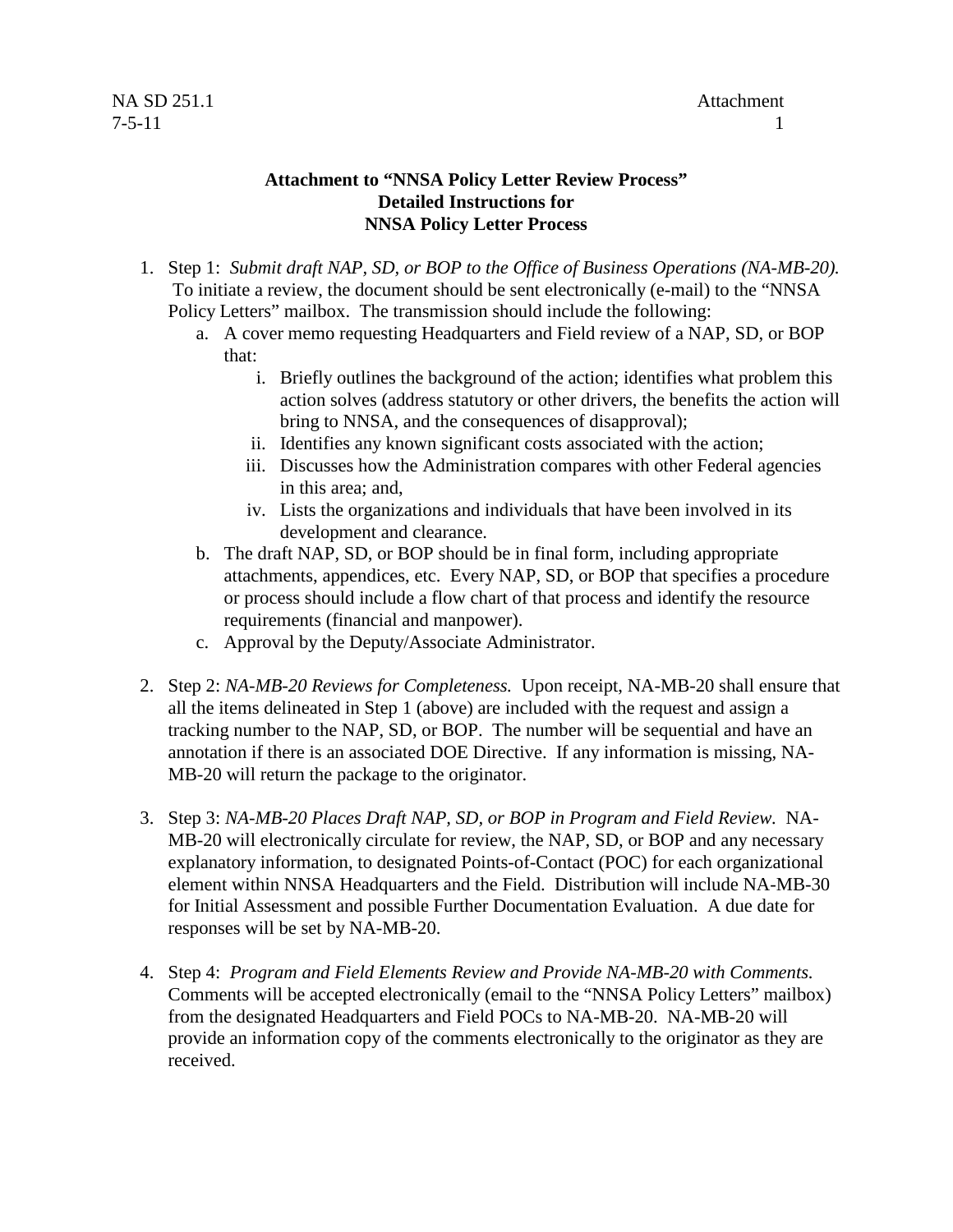- 5. Step 5: *NA-MB-20 Consolidates Comments on a Review Form and Sends to Originator.*  Within 24 hours of the conclusion of the comment period, NA-MB-20 will consolidate the review comments and officially forward (electronically) to the originating office for response. (If no comments are received during the review, proceed to Step 12.)
- 6. Step 6: *Originator Prepares Responses to Comments and Revises the NAP or BOP.* Originator should prepare responses to comments and make associated changes to the NAP, SD, or BOP. Every effort should be made to resolve comments during the comment resolution phase (generally two weeks). If additional time is required, NA-MB-20 must be notified and a new due date may be established. The final package must be electronically transmitted to NA-MB-20 and include:
	- a. Comment resolution matrix ( include all comments received and proposed resolution for each comment);
	- b. Final revised NAP, SD, or BOP;
	- c. Redline/strikeout of the revised NAP, SD, or BOP showing changes made as a result of the review process; and,
	- d. Approval by the Deputy/Associate Administrator.
- 7. Step 7: *Comment Responses are Provided to NA-MB-20*. NA-MB-20 will ensure all items in Step 6 are included in the response. If any information is missing and/or comments are not addressed, NA-MB-20 will return the package to the originator.
- 8. Step 8: *NA-MB-20 Provides Responses to Reviewers; Obtains Concurrence or Identification of Issues.* NA-MB-20 will electronically transmit the package to the designated POCs for each organizational element within NNSA. This transmission will include the comment resolution matrix, redline/strikeout and clean copies of the NAP, SD, or BOP, and any other information or changes deemed necessary by NA-MB-20 as a result of its review of the package.
- 9. Step 9: *Responses Accepted by Reviewers PROCEED TO STEP 11; IF RESPONSES ARE NOT ACCEPTED, GO TO STEP 10.* The designated POC for each organizational element within NNSA will ensure that the resolutions are reviewed and accepted by said organizational element and that the resolution is acceptable to the organization's management. Acceptance will be sent (electronically) to the "NNSA Policy Letters" mailbox.
- 10. *Step 10: (a) NA-MB-20 Brokers a Resolution OR (b) If resolution is not reached, NA-MB-20 prepares impasse paper for Management Council.* NA-MB-20 will work with the document originator and POC for the commenter to broker a resolution. If resolution is not possible, NA-MB-20 (in consultation with the originator and POC commentor) will prepare an impasse paper for the NNSA Management Council. The impasse paper will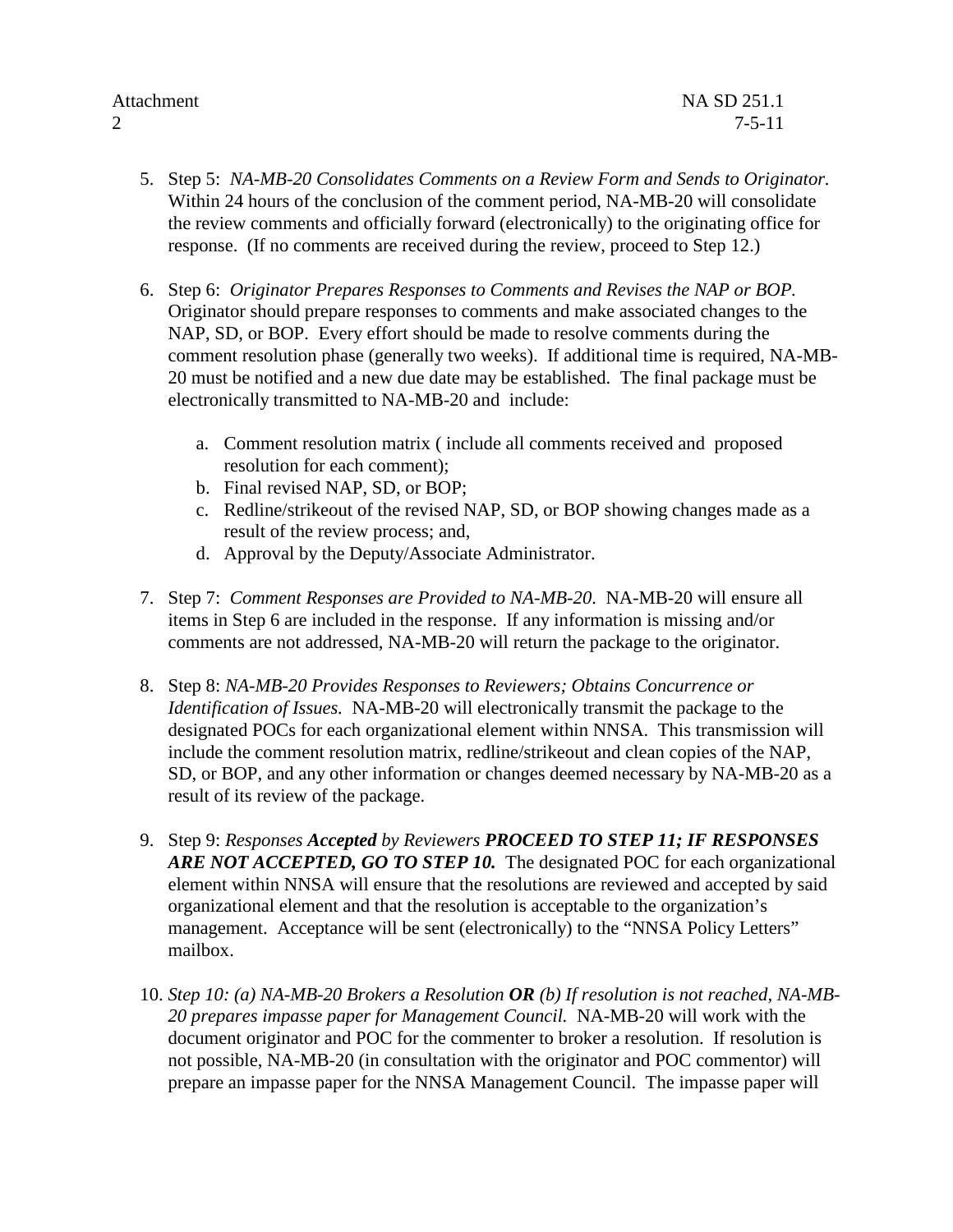be signed by the appropriate management (Deputy Administrator, Associate Administrator, or Head of Staff Office) prior to elevation to the Management Council.

- 11. Step 11: *NA-MB-20 Prepares Final Package*. NA-MB-20 will confirm to the originator the acceptance of the resolution of all comments. Originator will prepare the final package and electronically transmit it to NA-MB-20. It shall include:
	- a. Comment resolution matrix (revised to include the name of person accepting resolution).
	- b. Final revised NAP, SD, or BOP.
	- c. Redline/strikeout of the revised NAP, SD, or BOP showing changes made as a result of the review process.
- 12. Step 12: *NA-MB-20 Certifies Review Process is Complete and Prepares Recommendation.* NA-MB-20 certifies review process and prepares final package for approval of the Management Council. Final package will include:
	- a. Summary memo to the Management Council identifying commentors, summary of comments received and their resolution, and NA-MB-20 recommendation;
	- b. Comment resolution matrix; and,
	- c. Final NAP, SD, or BOP.
- 13. Step 13: *Management Council Reviews and Approves (IF MANAGEMENT COUNCIL DISAPPROVES, PROCEED TO STEP 16).*The Management Council provides each member with five working days to review and approve the package.
- 14. Step 14: *Administrator (or other NNSA Official) Signs.* Administrator (or other designated NNSA Official) signs NAP or SD and returns to NA-MB-20 for further processing. Deputy Administrators, Associate Administrators, Heads of NNSA Mission Support Offices, and Site Office Managers, signs BOP and returns to NA-MB-20 for further processing.
- 15. Step 15: *NA-MB-20 notifies originator of approval and distributes to all NNSA Elements*. Upon approval, NAPs, SDs, and BOPs will be distributed to all NNSA Headquarters and Field organizational elements. Original copies will be sent to NA-MB-20 for entry into the NNSA policy retention system. NA-MB-20 will forward (electronically) to DOE's Office of Information Resources (MA-90) for inclusion in the DOE Directives System.
- 16. Step 16: *Return to NA-MB-20 for Correction of Deficiencies.* If document is unacceptable to the Management Council, package with comments will be returned to NA-MB-20 for comment resolution.